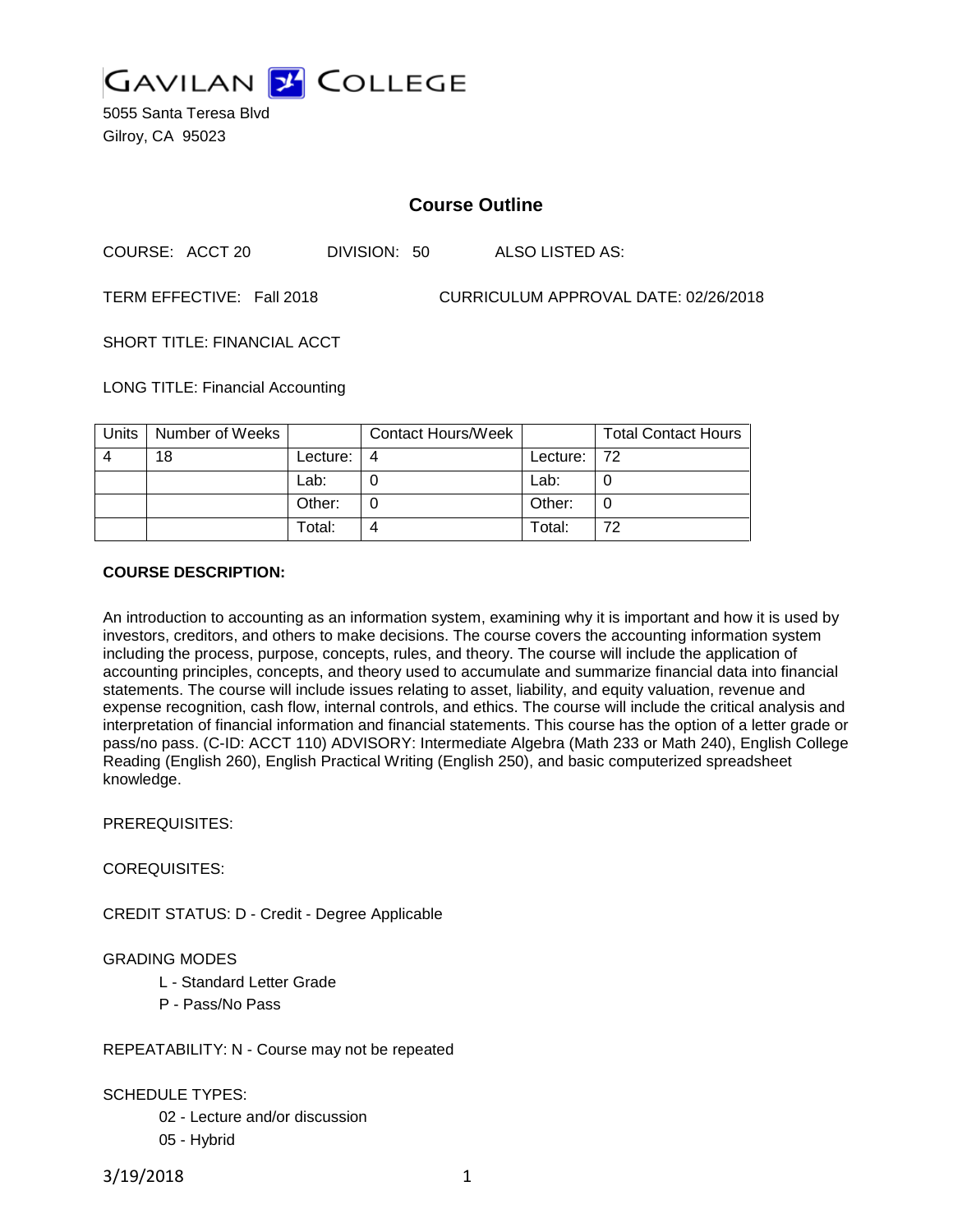72 - Dist. Ed Internet Delayed

## **STUDENT LEARNING OUTCOMES:**

1. Recognize, define and explain the purposes of Financial Accounting as it relates to business and government including the various users of financial accounting information.

Measure of assessment: Homework, Class Discussions, Quizzes, Projects, Written Exams

Year assessed, or planned year of assessment: 2013

2. Recognize, define, explain and demonstrate how financial accounting works including the rules, systems, processes and procedures of the accounting cycle, including the government rules and organizations involved in the process.

Measure of assessment: Homework, Class Discussions, Quizzes, Projects, Written Exams

Year assessed, or planned year of assessment: 2013

3. Recognize, define, explain, and demonstrate the definitions, rules, purposes and functions related to Financial Statements

Measure of assessment: Homework, Class Discussions, Quizzes, Projects, Written Exams Year assessed, or planned year of assessment: 2013

# **CONTENT, STUDENT PERFORMANCE OBJECTIVES, OUT-OF-CLASS ASSIGNMENTS**

Curriculum Approval Date: 02/26/2018

3-Hours.

Explain and define why Financial Accounting exists, who the users of Financial Accounting are and How Financial Accounting works in theory.

Homework assigned on these topics.

Recognize, Define, Explain, and demonstrate the rules, regulations and organizations that guide Financial Accounting including the Securities and Exchange Commission (SEC), the Financial Accounting Standards Board (FASB), Generally Accepted Accounting Principles (GAAP), and the International Financial Reporting Standards (IFRS), among others.

7-Hours

Recognize, Define, Explain and demonstrate each of the following; the 3 organizational forms a Business can take including Sole proprietorship, Partnership, and Corporation.

Recognize, Define, Explain, and Demonstrate the final deliverables of Financial Accounting; the 4 Financial Statements including the Income Statement, Owners' Equity Statement, Balance Sheet, and Cash Flow Statement and rules regarding their reporting including; current assets and liabilities and long term assets and liabilities.

Recognize, Define, Explain and Demonstrate the Internal controls, Management Ethics , and Ethical Issues related to Financial Accounting including issues surrounding the Securities Acts of 1933 and 1034, the Sarbanes-Oxley Act of 2002(SOX) and the Fall of the Enron Corporation and others.

Homework assigned on these topics.

Quiz on the Topics Above

6-Hours

Define, explain, and demonstrate the accounting process that takes business transactions and converts them into the 4 Financial Statements including the Journal, general Ledger, and Trial balance. This includes the rules of Debits and Credits and the Fundamental Accounting Equation A=L+E.

Homework and Quiz on these topics.

5-Hours

Define, Explain, and Demonstrate basic accounting rules and transactions under both the Cash basis and Accrual Basis systems of accounting, including accruals, deferrals, prepayments, adjusting transactions, and closing type transactions.

Define, Explain and Demonstrate other accounting rules and principles, such as the Matching principle, revenue and expense recognition, Classified Balance sheet rules of current and long term assets and liabilities.

Homework and Quiz on these Topics.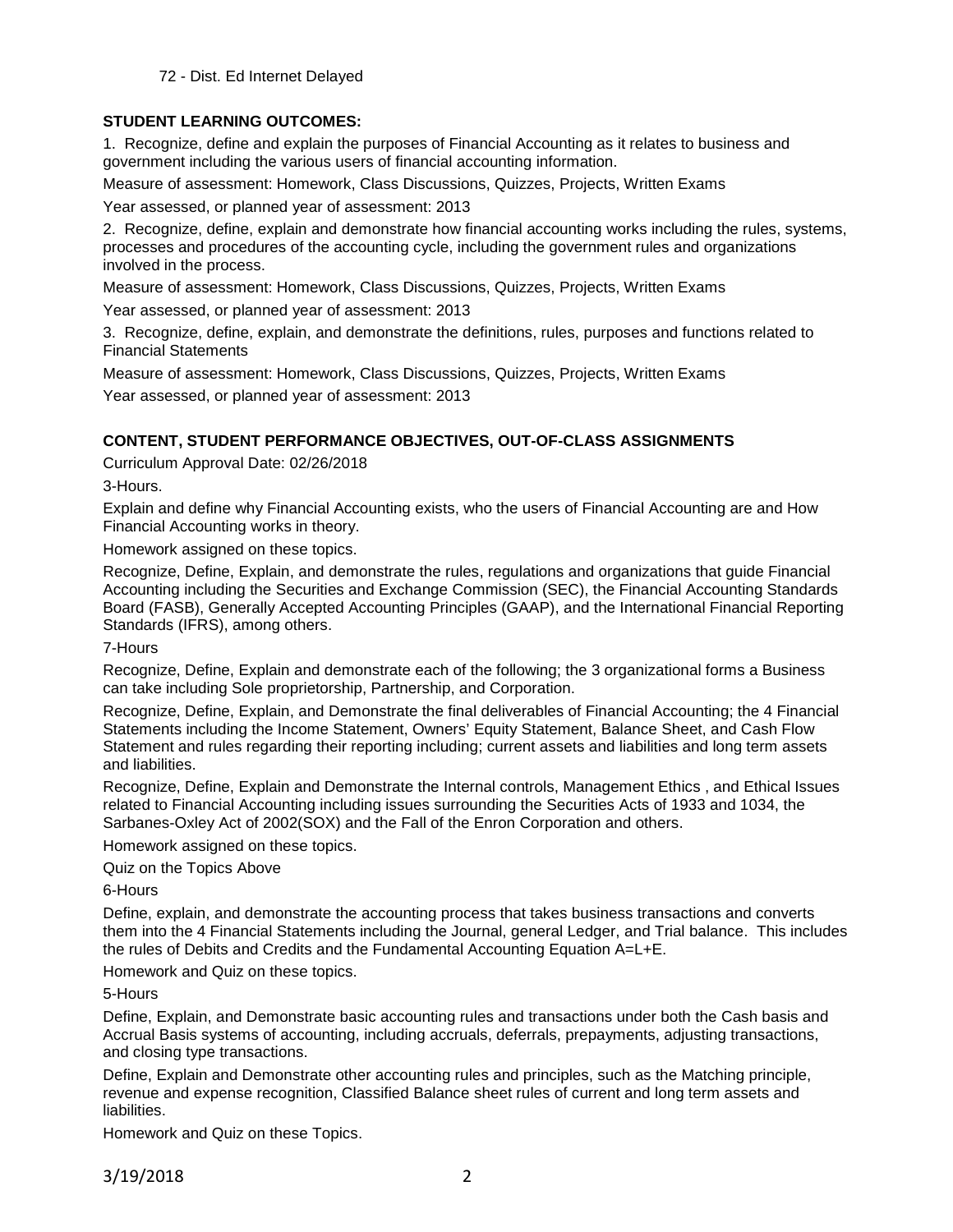## 5-Hours

Project Due on the Topics Above.

Midterm Exam on all topics above includes review after Exam.

9-Hours

Recognize Explain, and Demonstrate Inventory accounting methods, rules and transactions including perpetual and periodic inventory systems using various Inventory Valuation methods including FIFO, LIFO, Weighted Average, and Specific Unit.

Homework and Quiz on these topics.

## 4-Hours

Recognize, Explain, and demonstrate various cash accounting rules, transactions and Internal Controls including bank reconciliation, cash safeguarding methods, and segregation of duties.

Homework assigned on these topics.

5-Hours

Recognize, Explain, and Demonstrate receivable definitions, rules, and transactions including both the Direct write off method and Allowance method of accounting for Bad Debts as well as the aging of an accounts receivable analysis system.

Homework assigned on these topics.

Quiz on the two topics above.

5-Hours

Recognize, Explain and Demonstrate definitions, rules, and accounting for Property, Equipment and Depreciation including 3 common Depreciation methods; Straight Line, Units of activity and Declining Balance. Also includes Accumulated Depreciation, Net Book Value, and Gain/Loss on Disposal of Fixed Asset.

Homework and Quiz given on these topics.

5-Hours

Project Due and Midterm Exam on all topics since First Mid-Term.

6-Hours

Recognize Explain, and Demonstrate definitions, rules and accounting for Liabilities, Bonds, and the Time Value of Money including Bond Terminology such as Premium, Discount, and Face Value. Time Value of Money terms such as Annuity, Present Value, Future Value, Simple and Compounded Interest. Homework and Quiz given on these topics.

4-Hours

Recognize, explain, and demonstrate the definitions, rules and accounting for Stockholders Equity including Common stock, Preferred stock, and Treasury Stock. Recognize, explain, and demonstrate the values of common stock including par value, book value and market value. and the stages of common stock including authorized, issued and outstanding.

Recognize, explain, and demonstrate other Equity related items such as Dividends, stock splits, corporations, and the Issuance of stock.

Homework assigned on these topics.

2-Hours

Recognize Explain, and Demonstrate definitions, rules and accounting for Statement of Cash Flow Basics including Direct and Indirect methods.

Homework and Quiz given on these topics.

3-Hours

Recognize, Explain, and Demonstrate Financial Analysis definitions, methods and proper including financial ratios used to analyze liquidity, solvency, and profitability. Recognize, explain, and demonstrate Horizontal and vertical analysis.

Homework and Quiz assigned on these topics.

3-Hours

Final Project and Final Exam Comprehensive.

# **METHODS OF INSTRUCTION:**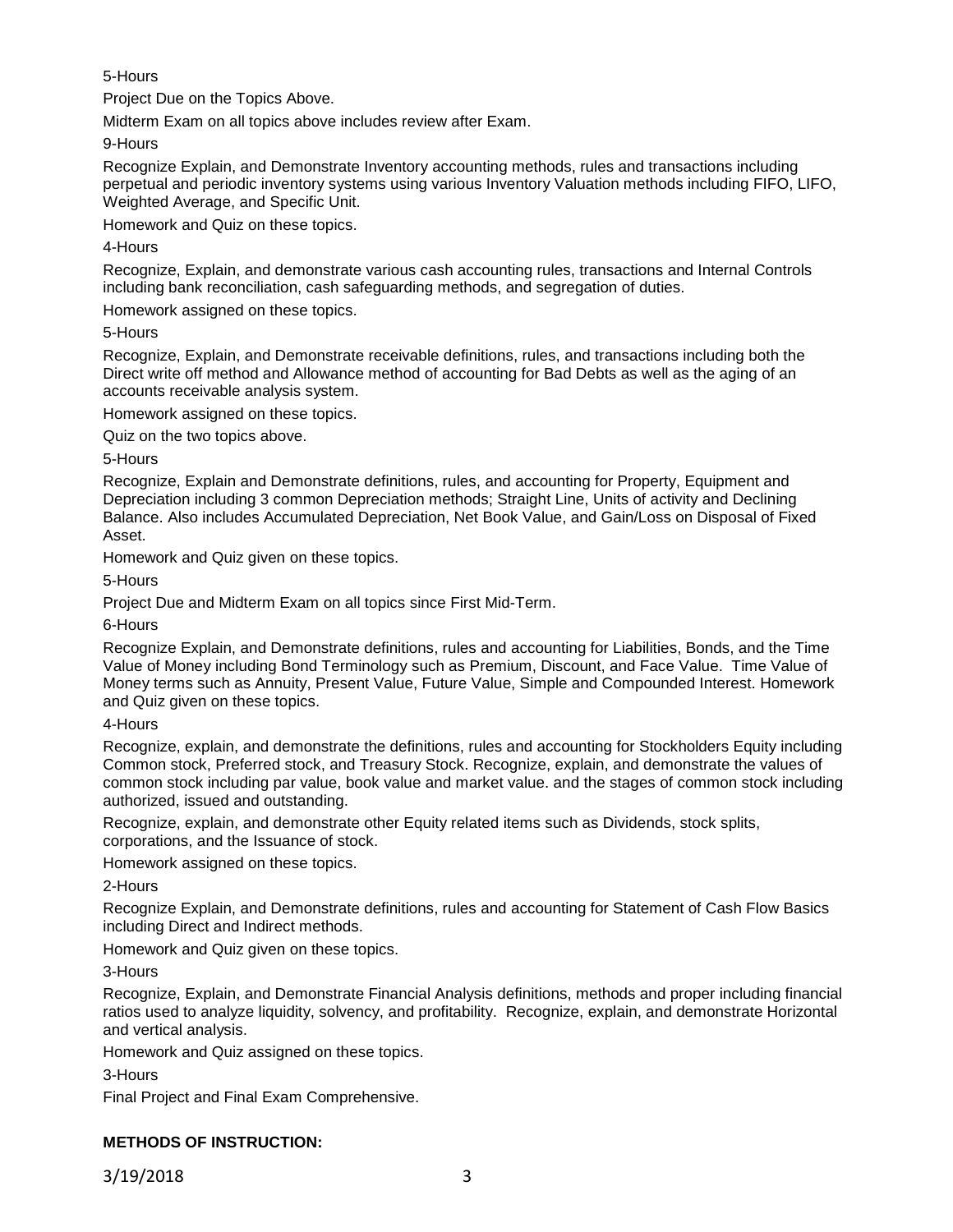Lecture and Discussion of Topics in Class. Problem Solving on White Board. Question and Answer Sessions on everything including Homework, Videos, Quizzes, Exams, and Projects.

### **OUT OF CLASS ASSIGNMENTS:**

Assignment Description: Financial Reports Assignment

#### **METHODS OF EVALUATION:**

Writing assignments Percent of total grade: 5.00 % Writing assignments: 5% - 20% Written homework Reading reports Essay exams Other: Projects Problem-solving assignments Percent of total grade: 40.00 % Problem-solving demonstrations: 40% - 90% Homework problems Quizzes Exams Other: Outside of class projects Skill demonstrations Percent of total grade: 5.00 % Skill demonstrations: 5% - 20% Other: Projects Objective examinations Percent of total grade: 40.00 % Objective examinations: 40% - 90% Multiple choice True/false Completion

#### **REPRESENTATIVE TEXTBOOKS:**

Recommended Representative Textbooks Wallace, Nelson, Christensen, Ferris. Financial Accounting for Undergraduates, 3e. Cambridge Business Publishers,2017. or other appropriate college level text. ISBN: ISBN: 978-1-61853-161-2 Reading Level of Text, Grade: 12 Verified by: Microsoft Word

#### **ARTICULATION and CERTIFICATE INFORMATION**

Associate Degree: CSU GE: IGETC: CSU TRANSFER: Transferable CSU, effective 200670 UC TRANSFER: Transferable UC, effective 200670

SUPPLEMENTAL DATA: Basic Skills: N Classification: Y Noncredit Category: Y Cooperative Education: Program Status: 1 Program Applicable Special Class Status: N CAN: BUS2 CAN Sequence: BUS SEQ A CSU Crosswalk Course Department: ACCT

3/19/2018 4